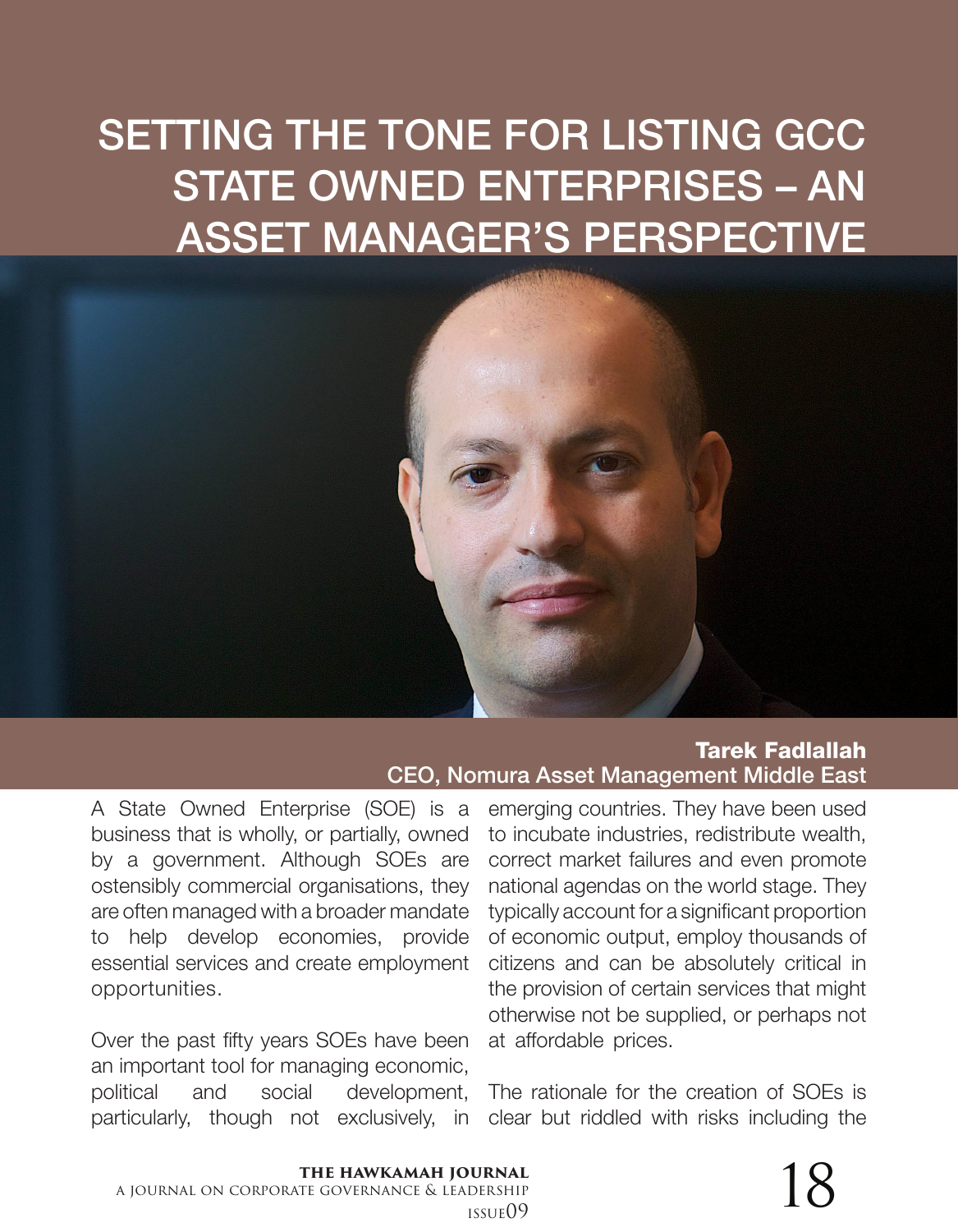potential for the misallocation of scarce resources, the misuse of public funds, higher fiscal burdens, and the scope for political interference and excessive bureaucracy. In aggregate, the proliferation of SOEs across several sectors can also encroach on the free market and raise all sorts of costs that are detrimental to economic competiveness over the long term.

By virtue of the obligations that arise from their virtual monopoly of the region's natural resources, as well as the paternalistic nature of local societies, governments across the Arabian Gulf have been extensively and intricately involved in overall economic activity both directly and through SOEs. Some of these entities whose ownership takes various forms, including direct shareholding by ministries, sovereign wealth funds, state corporations or even government sponsored pension plans, have been used to channel subsidised products and services, including food, fuel and domestic utilities to citizens.

In many cases these SOEs have been nurtured under public ownership but then listed on the national stock exchanges, partly so that local investors can share in their success, and partly so that the companies can tap the capital markets for funding, and benefit from the discipline imposed by the marketplace. As a result, government ownership in listed companies is substantial, and accounts for a significant weighting in the local stock indices.

The Saudi Tadawul All Share Index (TASI) currently consists of 176 companies with the largest 27 companies accounting for about 72% of the adjusted index weighting. The market value of these companies is around SAR 1,270 billion (\$338 billion) of which approximately half is held by government institutions including the Public Investment Fund, the General Retirement Organisation, the General Organisation for Social Insurance and SABIC (which is 70% government owned).



**the hawkamah journal** a journal on corporate governance & leadership 19 issue09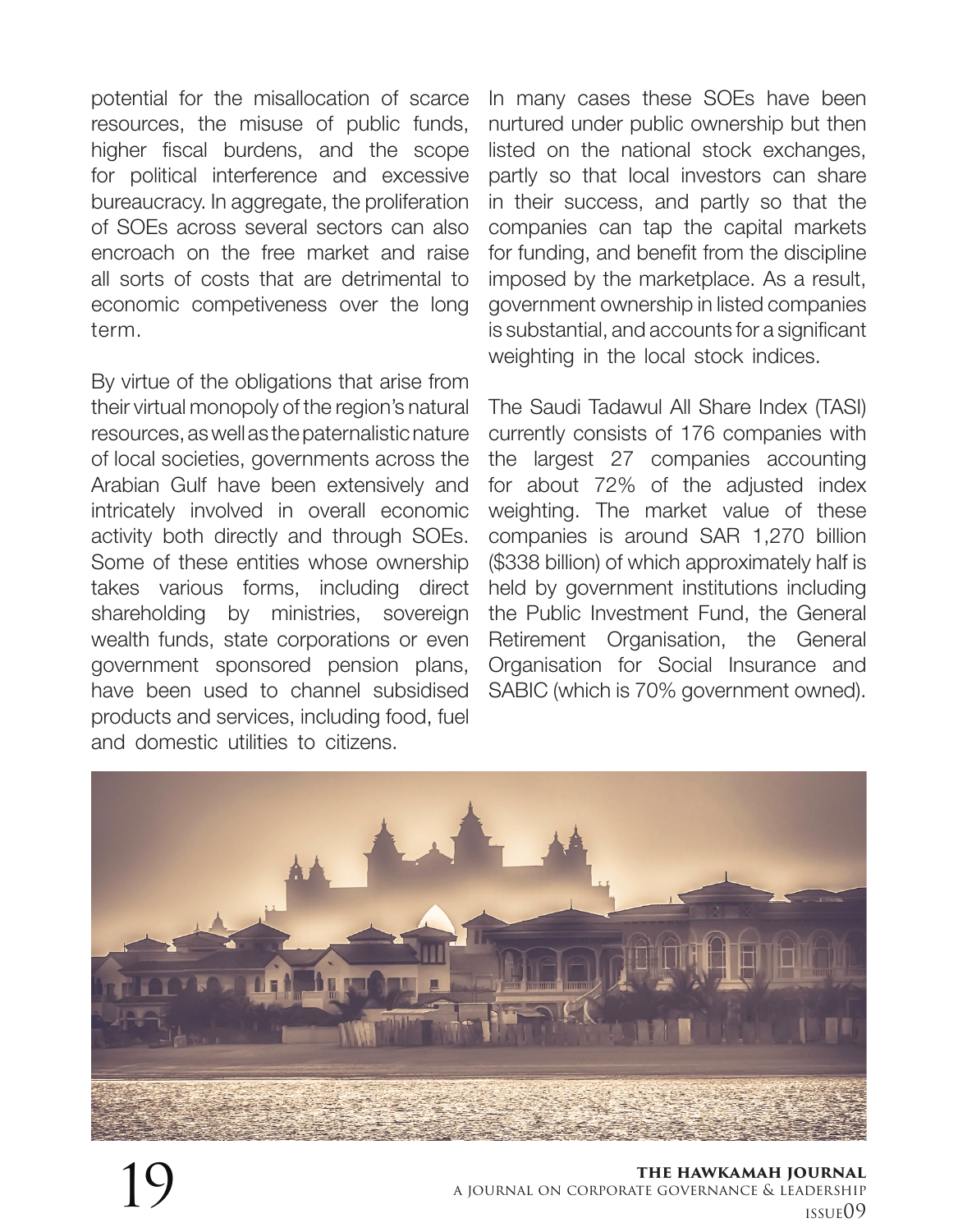Saudi Arabia's Public Investment Fund alone holds declared stakes worth over SAR 390 billion (\$104 billion) in 19 locally listed companies.

Companies that in some cases started off as relatively small providers of important services such as electricity and power, telecommunication and financial (banking) services, have mushroomed into enormous organisations. Many of these have grown well beyond their initial remit and expanded into other sectors or to new geographies. The Saudi Telecom Company, for example, in which government related entities hold over 83% of outstanding shares and that retained a monopoly in its domestic market until 2007, now operates in Kuwait, Bahrain, India, Malaysia, Turkey, South Africa, Lebanon and Jordan. It continues to provide fixed line and mobile services but has expanded into internet services, technology investments and on-demand television.

Despite such exponential growth governments have barely diluted their holdings over recent years. Four of the largest five listed Saudi banks continue to have a significant government shareholding, while in the United Arab Emirates sovereign ownership in various guises dominates the shareholder register, and the Qatar Investment Authority appears as a double-digit shareholder in the largest local banks.

Such ownership is not necessarily a drawback to those institutions or indeed to other shareholders, after all, they may benefit from implicit government support, preferential dealings and access to key policymakers. SOEs may also profit from advantages in obtaining finance, particularly in times of tight liquidity, and in the procurement of public contracts.

However, such close links can raise questions about conflicts of interest, the absence of a level playing field for private sector competitors and the oversight of related party transactions.

Governments can also offer SOEs excessive protection so that it hinders economic development, promotes inefficiencies or imposes higher burdens on society. While still subsidised to the consumer, the cost of producing electricity and water across the Gulf remains arguably higher than might be expected in a more competitive environment, while certain telecom services are unavailable or prohibited to the detriment of users.

With the days of plenty now seemingly behind, policymakers across the GCC are taking a hard look at ways to develop and diversify their economies, and reassessing the role of SOEs. Their urgency is a function of deteriorating public finances but also a belated acknowledgement that economies have continued to operate under an archaic framework more suited to the last century than the present.

Many proposals have been articulated in publically announced, and fairly detailed, plans that target lofty objectives over the coming years. Saudi Arabia's Vision 2030 is perhaps the best known, but each country has its own variation. The expectation is

## $\sum_{\text{DERSHIP}}$  1ssue09

## **the hawkamah journal** a journal on corporate governance & leadership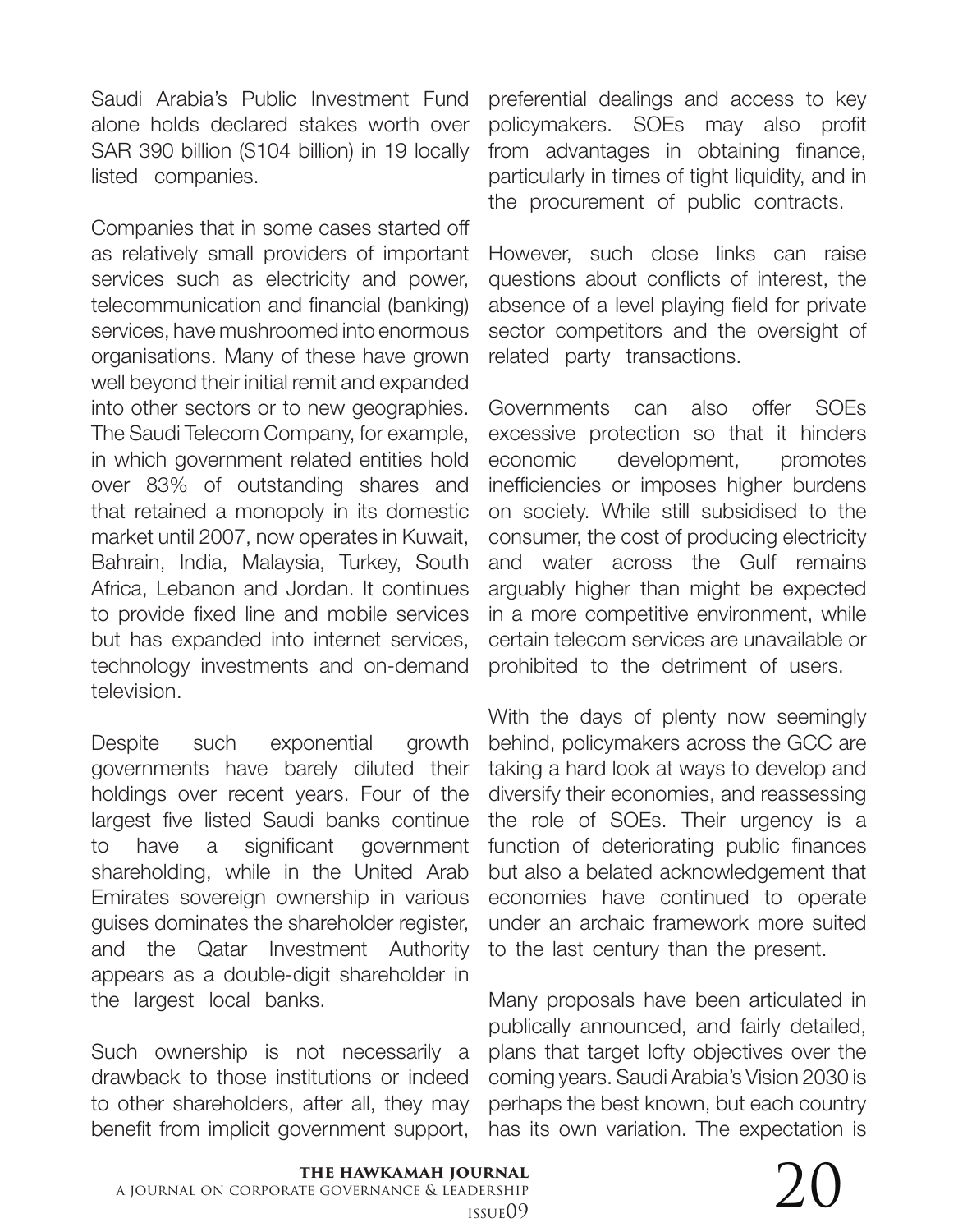that governments will offload, partially in most cases, stakes in a large number of businesses from the strategically important oil and gas sectors but also the transportation, healthcare and education industries. It is difficult to estimate the value of companies that will be privatised over the next few years, but it is likely to be substantial and may dwarf the value of existing listings on the regional exchanges.

In order to meet the increase in supply of shares it will be essential to engage with foreign investors and attract international capital that is typically risk averse and increasingly sensitive to matters of governance in the emerging economies. Indeed, institutional investors managing over \$60 trillion have signed up to the UN's Principles for Responsible Investing which requires them to incorporate Environmental, Social and Governance (ESG) factors into their investment processes.

Investors will be keen to understand the process by which conflicts that may arise between the profit maximizing objectives of private companies and the national, or indeed international, interests of governments will be managed. Can a privatized healthcare system treat poor or uninsured patients? How will a nominally private oil company manage obligation to industry associations and international organisations?

The point at which companies cease to be SOEs and become private companies in which the government is simply another shareholder can be difficult to establish, especially in the emerging markets. The

size of shareholding is perhaps the most obvious yardstick except that it is not unusual for influential shareholders to effectively control companies through a relatively small stake.

Nonetheless, corporate governance of SOEs in the emerging markets has taken giant leaps over the past twenty years as part of the trend towards globalisation and due to increased cross-border capital flows. In addition, governments across the Gulf can rely on a reasonably robust track record based on their management of existing holdings in listed SOEs. A positive evaluation of governments in their role as leading shareholders in existing listings can provide a huge boost to prospective new listings. Saudi Arabia's Sabic, for example, has often been lauded as a world class petrochemical company even though it remains largely under government ownership.

From an asset manager's perspective investing in privatisations may be attractive if potential commercial, operational and financial risks can be mitigated and if there is confidence in the role of market regulators, stock exchanges and the financial authorities.

The capital market discipline and regulatory governance standards imposed on listed SOEs is the first line of protection for shareholders. However, governments have an additional onus to separate their ownership from any policy making or regulatory function that may have influence on the businesses.